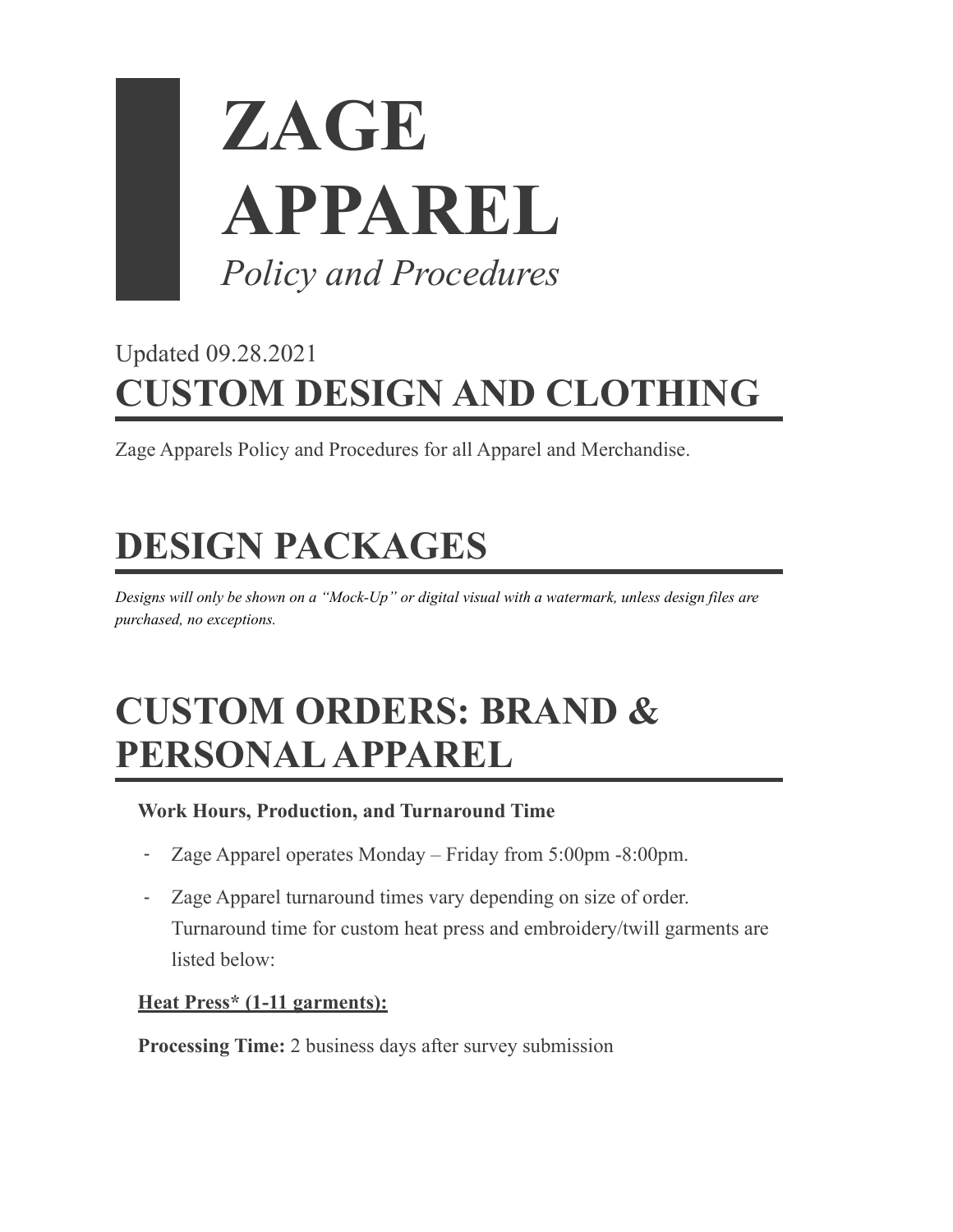**Project Completion:** up to 14 business days after final written approval by customer

**Shipping Time:** USPS Priority Mail / Delivery or FedEx Ground, tracking numbers will be provided for ALL orders (varies per order)

#### **Heat Press\* (12+ garments):**

**Processing Time:** up to 2 business days after survey submission

**Project Completion:** up to 6 business weeks (depending on size of order) after final written approval by customer

**Shipping Time:** USPS Priority Mail / Delivery or FedEx Ground, tracking numbers will be provided for ALL orders (varies per order)

#### **General Information**

- If a customer decides to use delivery option, they will be required to pay the delivery fee in place of shipping fee. To ensure the safety of our workers delivery to houses will not be accepted, places of work/business only.
- Rush orders will be accepted based on the discretion of Zage Apparel employee. Rush orders will incur an additional fee.
- All designs remain the property of Zage Apparel and should not be replicated or duplicated unless otherwise stated in your invoice
- All custom apparel requires full payment prior to project production. Mockups are digital visuals and colors may vary or differ in actual product.
- Mock-ups (Digital Visuals) will be sent to customers with a \$15-\$35 Mock-up Fee (per design) that goes toward final purchase.
- If an item is on backorder, out-of-stock or running late you will be notified via email.

\*All custom apparel can inquire additional project completion days based on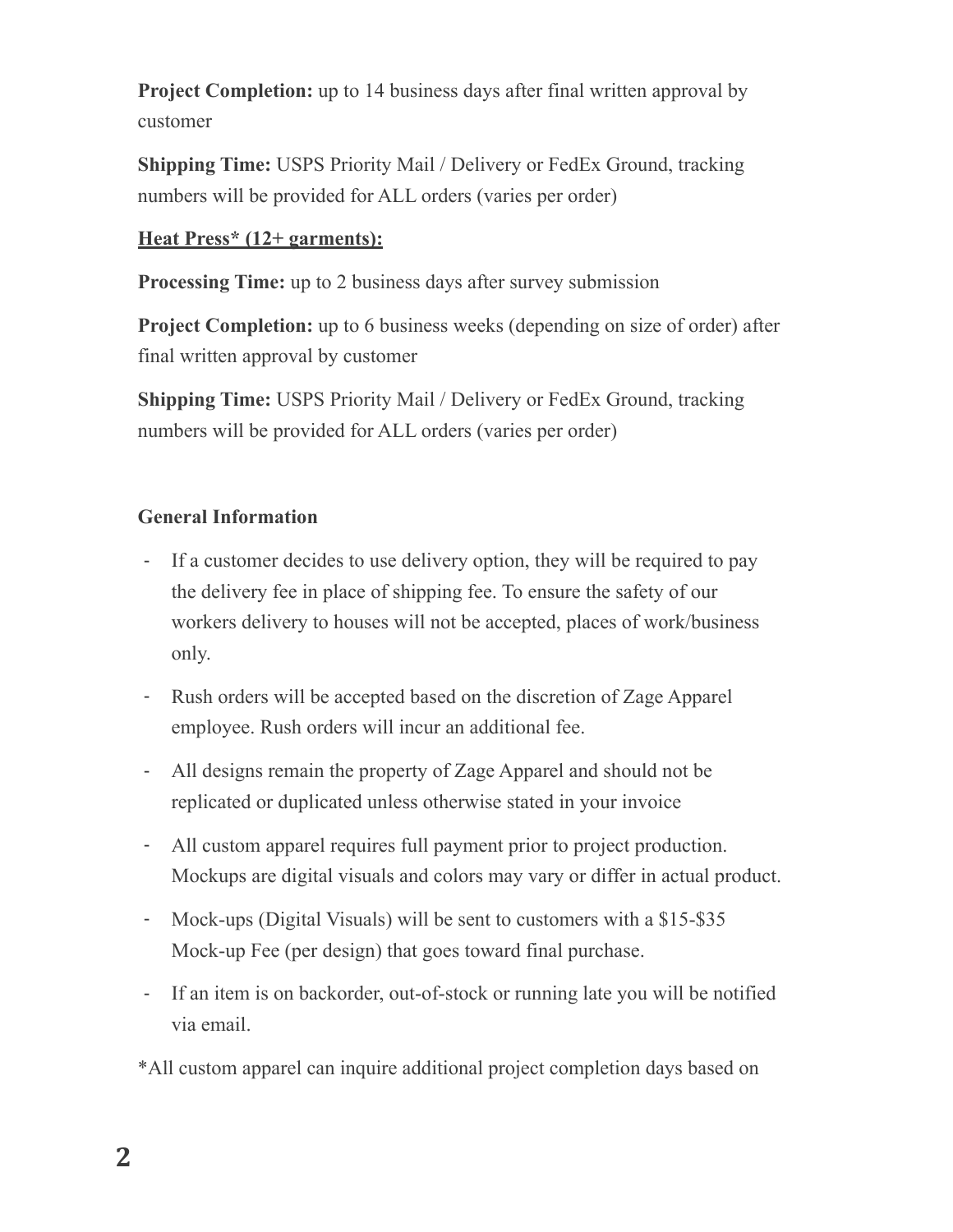design, submission of payment or final written approval.

#### **Payment Policies**

- All custom apparel requires a final written approval of mockups and full payment prior to project production.
- Payments can be sent via Cash App @AariellaK or Venmo @AariellaK for small orders
- Credit Card Authorization forms are available to customers who cannot use payment Apps.
- Paper Checks can also be submitted for large orders (please contact [AariellaK@zageapparel.com](mailto:AariellaK@zageapparel.com) for any information needed).
- With submission of payment customer has read and agrees to The Policy and Procedures of Zage Apparel

#### **Late Payment Policies**

Please ask a Zage Apparel employee about your project order size.

#### **ALL ORDERS**

- Project total will be indicated on official Zage Apparel invoice. Due date for each project will also be indicated on the invoice.
- Failure to **pay invoice in full for any custom orders** by the due date will result in a *"pause of project completion"* your project will resume completion after invoice is paid in full. No late fees will apply to small orders.

#### **Return / Refund Policy**

- Custom Apparel orders cannot be refunded or returned after final payment.
- By accepting all custom-made apparel buyers agree to any outstanding balances. Zage Apparel will not be accountable for any garments after payment and delivery.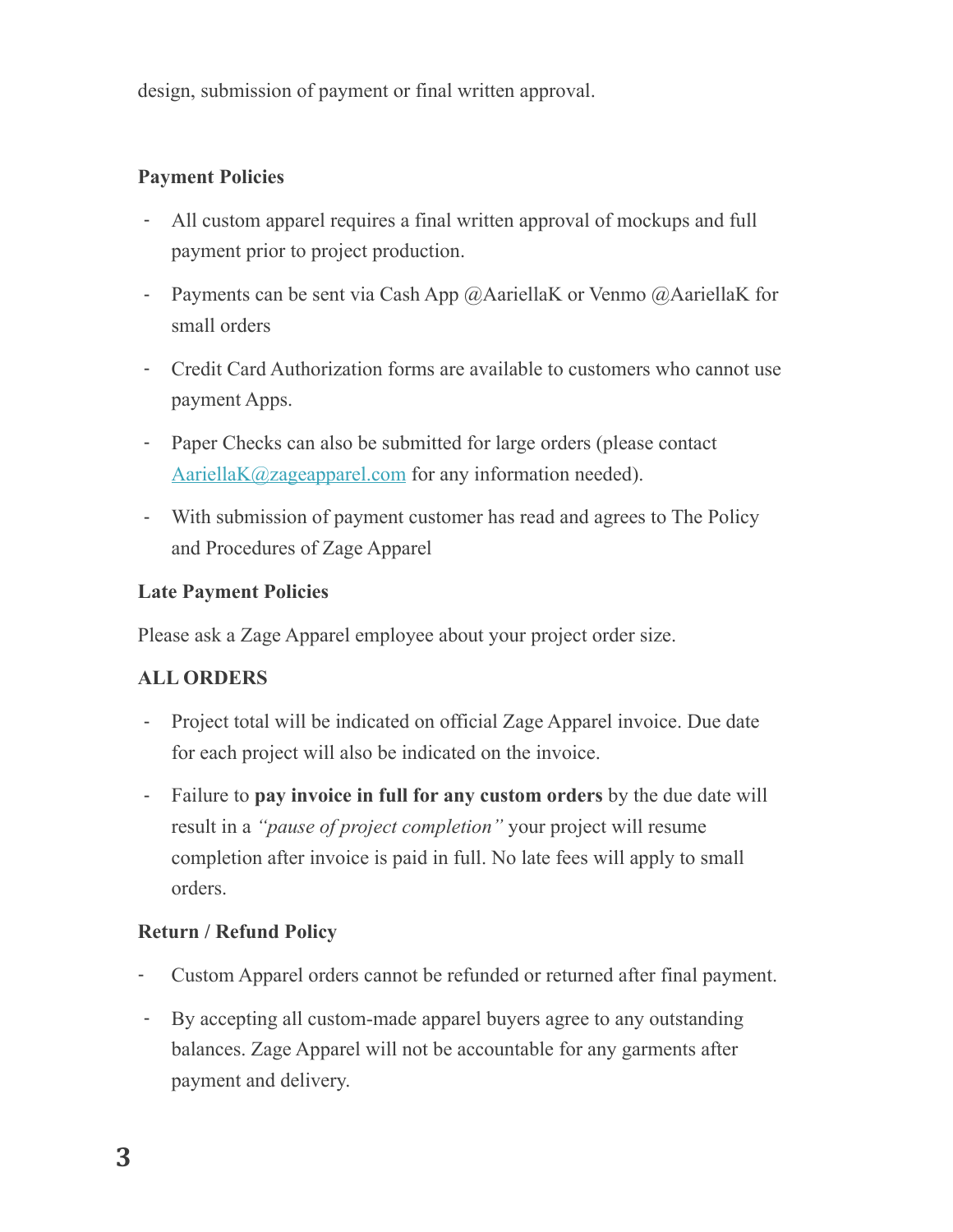### **BENNETT COLLEGE APPAREL**

#### **Work Hours, Production, and Turnaround Time**

- Zage Apparel operates Monday Friday from 5:00pm -8:00pm.
- Bennett College, Unapologetically Black and other apparel items will be processed within 5-9 working days of placing order and is not included in the 2-14 business days indicated at checkout. (Some apparel is made to order and not kept "in-house," processing time allows for order materials to arrive at facilities)
- Bennett College, Unapologetically Black and other apparel items will be created, packaged and a tracking number will be provided within 2-14 business days after order is processed.
- Shipping time will be estimated via USPS tracking number and is not included in the 2-14 business days indicated at checkout.
- If an item is backorder, out-of-stock or running late you will be notified via email once we have created a plan of action for you.

#### **General Information**

- Rush orders will be accepted based on the discretion of Zage Apparel employee. Rush orders will incur an additional fee. More information can be found by emailing aariellak@zageapparel.com.

#### **Payment Policies**

Payments can be made via WIX Payments or Point of Sale.

#### **Return / Refund Policy**

- Bennett College, Unapologetically Black and other apparel items cannot be refunded or returned after final payment, unless other wised discussed with a Zage Apparel employee